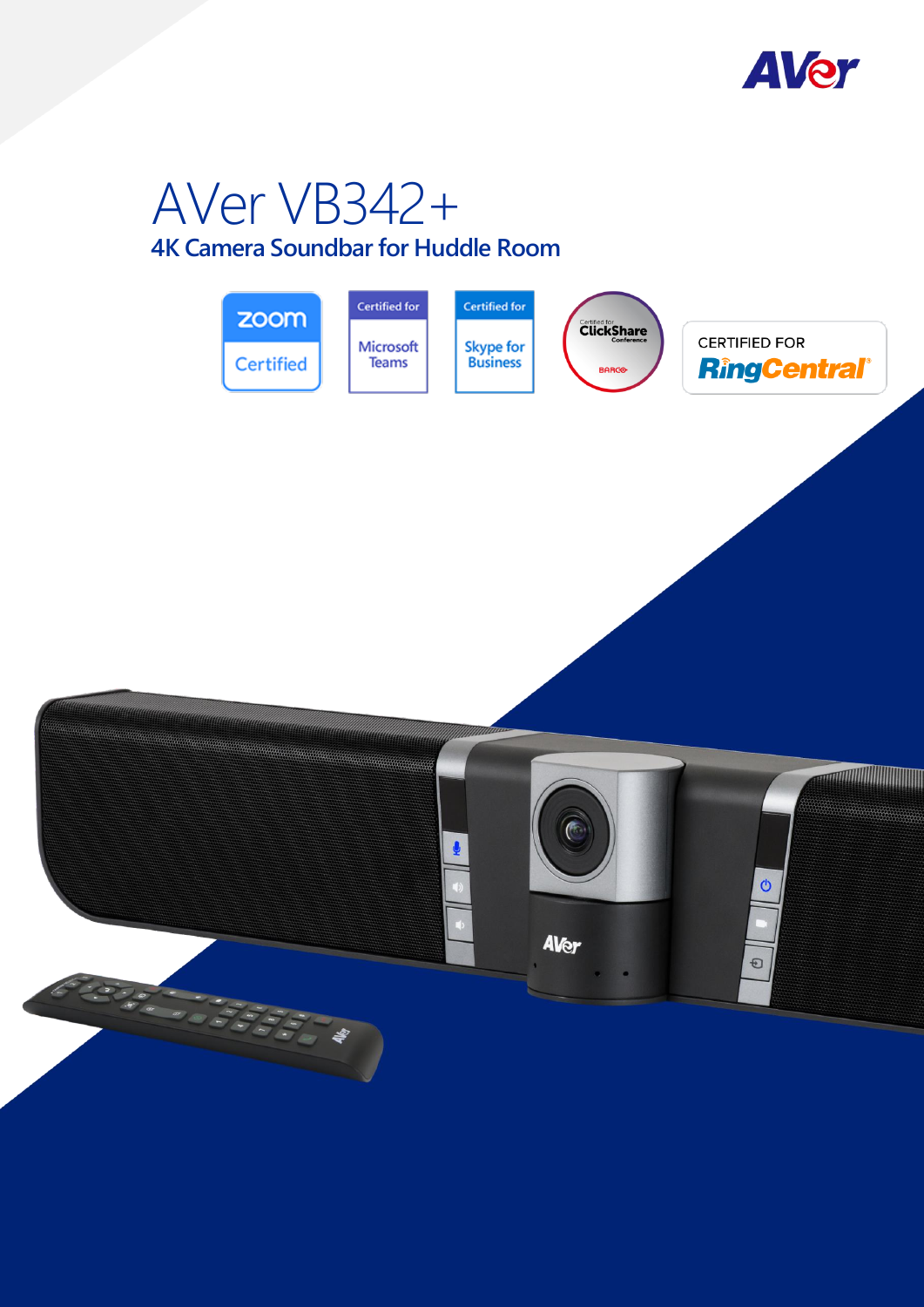#### **Camera**

- .Sony Exmore sensor: Ultra crystal-clear image support up to 4K
- .Frame rate: 4K 30fps; 1080p, 720p, 960 x 540, 848 x 480, 800 x 448, 640 x 480, 640 x 360, 424 x 240, 320 x 240, 320 x 180 at 60, 30, 15fps
- .SmartFrame & SmartSpeaker: Automatic FOV adjustment (auto focus) to fit all participants and focus on the speaker
- .120°wide field of view
- .True WDR up to 120 db: Superb back light compensation technology for optimizing light balance in high-contrast conditions
- .Digital zoom rate up to 4X leveraging 4K sensor
- .3D denoise technology maintains clear and natural imaging in low light conditions
- .Mirror, AE, white balance: Auto, manual override via PTZApp
- .Minimum focus distance: 80 cm
- .Analytics API: Enterprises and third-party software providers can obtain people-counting data for better understanding of meeting-space usage

#### **Motorized Pan and Tilt Movement**

- .Pan: Total horizontal viewing area 180°
- .Tilt: Total vertical viewing area 105°
- .10 camera presets (through remote control)
- .Fast and quiet pan & tilt movement

#### **Audio**

- .Microphones: 2 unidirectional microphones supporting 6 m pickup
- .5Wx2 stereo full range speakers with professional bass port tuned for communication
- .Volume up to 96 dB SPL at 1/2 meter
- .Echo cancellation
- .Noise suppression
- .3.5 mm Line-in (aux) cable connects BYOD smartphones or PCs as speakerphones

#### **HDMI**

- .Display Link: Built-in USB 3.1 (Gen 1) to HDMI adapter
- .1080p HDMI output to TV\*\*
- \*\* Win7/8 OS: Must install DisplayLink driver via AVer PTZApp

#### **Connectivity**

- .12V/5A power adaptor
- .Mini DIN6 for RS232 connection
- .USB type C connector
- .HDMI out connection (DisplayLink)
- .Phone in (3.5 mm audio Jack)
- . Mic input
- .Wireless connection with mobile devices\*\*

\*\*Wireless function is not supported in the USA and some other countries. Please contact a local agent for details. \*\*Wireless connection does not support wireless speakerphone devices.

#### **Video Format**

.YUV, YUY2, M-JPEG

#### **USB**

- .3.1 Gen 1, backward compatible USB 2.0
- .UVC (USB Video Class) 1.1

#### **Control**

- .IR remote control
- .VISCA/pelco P/pelco D via RS232
- .UVC/UVA plug-and-play
- .PTZApp

#### **Security and Mount**

.Camera wall-mount bracket included

#### **System Requirements**

- .Windows ® 7/10/11
- .Mac OS X 14.4 or later
- .Google Chromebox 3 version 94.0.4606.114 or later

# **Hardware Specs**

- .2.4 GHz Intel® Core™2 Duo processor
- .2 GB RAM or more
- .USB 3.1 Gen1 port (supports 4K); USB 2.0 port (supports up to 1080p)

#### **Power Supply**

- .AC 100V~240V, 50/60 Hz
- .Consumption: 12V, 5A

# **Free Applications for Meeting Collaboration (Free app support on Windows® and Mac® computers)**

#### EZManager: Camera Central Management Software

.Remotely group FW/SW upgrades, control the camera, and manage settings

#### PTZApp

- .Compatible with Skype plugin for answering and hanging up via remote control
- .Upgrade firmware automatically or manually
- .Control the camera
- .Set parameters and adjust the camera image
- .Diagnose operating status
- .View live video
- **EZLive**

.Real-time streaming / annotating / image capturing / video recording